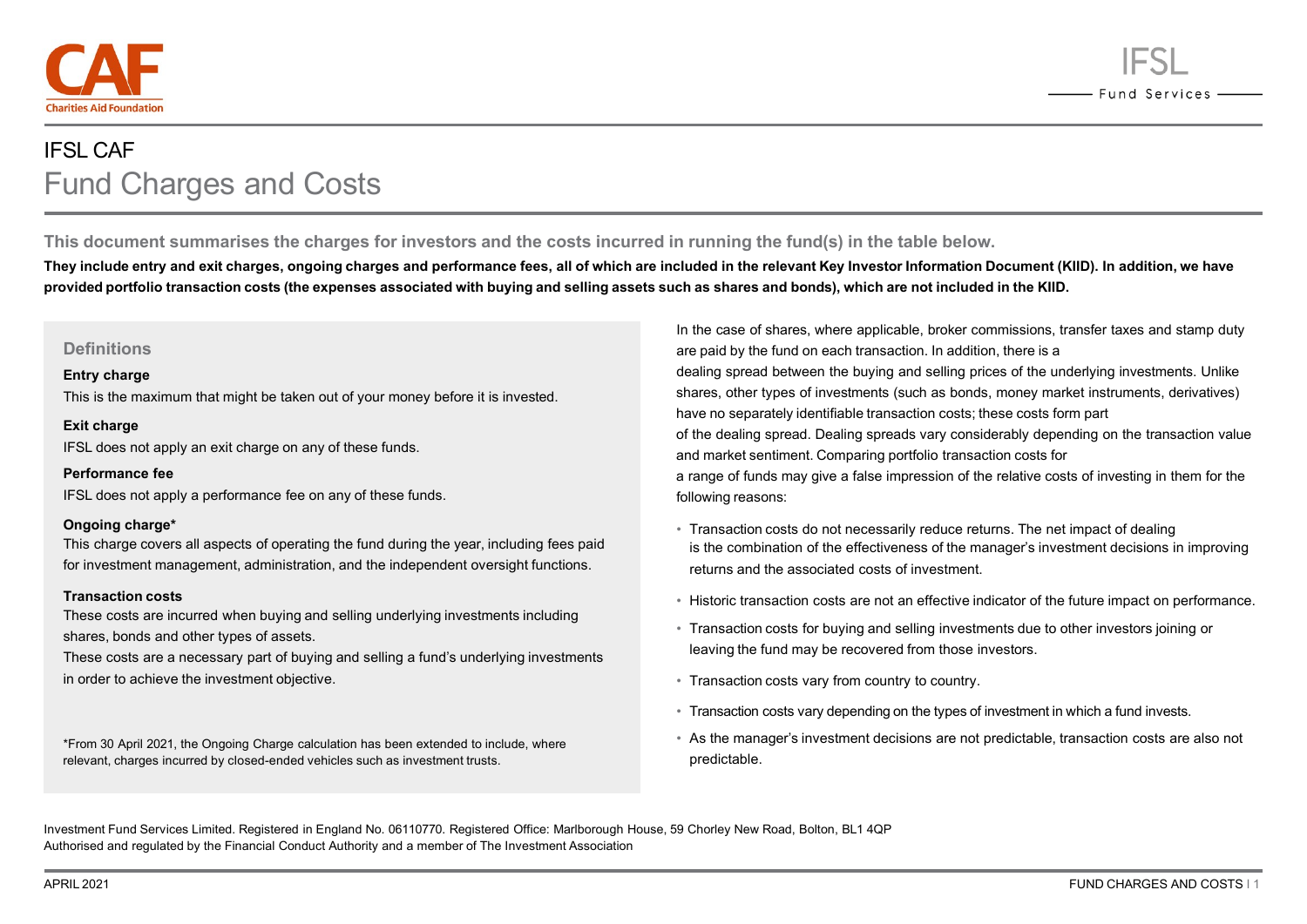

# **IFSL CAF Fund Charges and Costs**

| <b>ISIN</b>  | <b>Fund Name</b>                                    | <b>Entry</b><br>Charge | <b>Exit</b><br><b>Charge</b> | <b>Performance</b><br>Fee | <b>Ongoing</b><br><b>Charge Date</b> | <b>Ongoing</b><br>Charge | <b>Transaction</b><br><b>Costs Date</b> | <b>Transaction</b><br><b>Costs</b> |
|--------------|-----------------------------------------------------|------------------------|------------------------------|---------------------------|--------------------------------------|--------------------------|-----------------------------------------|------------------------------------|
| GB00B5LSVX77 | <b>IFSL CAF Fixed Interest A Accumulation</b>       | 0.00%                  | 0.00%                        | N/A                       | 31/10/2020                           | 0.91%                    | 30/04/2021                              | 0.19%                              |
| GB00B67GDR02 | <b>IFSL CAF Fixed Interest A Income</b>             | 0.00%                  | 0.00%                        | N/A                       | 31/10/2020                           | 0.91%                    | 30/04/2021                              | 0.19%                              |
| GB00B3MYKW25 | <b>IFSL CAF Fixed Interest B Accumulation</b>       | 0.00%                  | 0.00%                        | N/A                       | 31/10/2020                           | 0.83%                    | 30/04/2021                              | 0.19%                              |
| GB00B5T08M32 | <b>IFSL CAF Fixed Interest B Income</b>             | 0.00%                  | 0.00%                        | N/A                       | 31/10/2020                           | 0.83%                    | 30/04/2021                              | 0.19%                              |
| GB00B651RY27 | <b>IFSL CAF Fixed Interest C Accumulation</b>       | 0.00%                  | 0.00%                        | N/A                       | 31/10/2020                           | 0.91%                    | 30/04/2021                              | 0.19%                              |
| GB00BYRY2S49 | <b>IFSL CAF Fixed Interest D Income</b>             | 0.00%                  | 0.00%                        | N/A                       | 31/10/2020                           | 0.74%                    | 30/04/2021                              | 0.19%                              |
| GB00BYRY2W84 | <b>IFSL CAF Fixed Interest Z Accumulation</b>       | $0.00\%$               | $0.00\%$                     | N/A                       | 31/10/2020                           | 0.65%                    | 30/04/2021                              | 0.19%                              |
| GB00BYRY2V77 | <b>IFSL CAF Fixed Interest Z Income</b>             | $0.00\%$               | $0.00\%$                     | N/A                       | 31/10/2020                           | 0.65%                    | 30/04/2021                              | 0.19%                              |
| GB00B64YBF17 | <b>IFSL CAF International Equity A Accumulation</b> | 0.00%                  | 0.00%                        | N/A                       | 31/10/2020                           | 1.10%                    | 30/04/2021                              | 0.22%                              |
| GB00B5W05N05 | <b>IFSL CAF International Equity A Income</b>       | 0.00%                  | 0.00%                        | N/A                       | 31/10/2020                           | 1.10%                    | 30/04/2021                              | 0.22%                              |
| GB00B5LB7D89 | <b>IFSL CAF International Equity C Accumulation</b> | 0.00%                  | 0.00%                        | N/A                       | 31/10/2020                           | 1.10%                    | 30/04/2021                              | 0.22%                              |
| GB00BYRY2Z16 | <b>IFSL CAF International Equity D Income</b>       | 0.00%                  | 0.00%                        | N/A                       | 31/10/2020                           | 0.93%                    | 30/04/2021                              | 0.22%                              |
| GB00B5LJ4860 | <b>IFSL CAF UK Equity A Accumulation</b>            | 0.00%                  | 0.00%                        | N/A                       | 31/10/2020                           | 1.30%                    | 30/04/2021                              | 0.20%                              |
| GB00B5L5CV39 | <b>IFSL CAF UK Equity A Income</b>                  | 0.00%                  | 0.00%                        | N/A                       | 31/10/2020                           | 1.30%                    | 30/04/2021                              | 0.20%                              |
| GB00B687XT40 | <b>IFSL CAF UK Equity B Accumulation</b>            | 0.00%                  | 0.00%                        | N/A                       | 31/10/2020                           | 1.30%                    | 30/04/2021                              | 0.20%                              |
| GB00B60KNR92 | <b>IFSL CAF UK Equity B Income</b>                  | 0.00%                  | 0.00%                        | N/A                       | 31/10/2020                           | 1.30%                    | 30/04/2021                              | 0.20%                              |
| GB00B3PV4L78 | <b>IFSL CAF UK Equity C Accumulation</b>            | $0.00\%$               | $0.00\%$                     | N/A                       | 31/10/2020                           | 1.30%                    | 30/04/2021                              | 0.20%                              |
| GB00BYRY2Y09 | <b>IFSL CAF UK Equity D Accumulation</b>            | 0.00%                  | 0.00%                        | N/A                       | 31/10/2020                           | 1.13%                    | 30/04/2021                              | 0.20%                              |
| GB00BYRY2X91 | <b>IFSL CAF UK Equity D Income</b>                  | 0.00%                  | 0.00%                        | N/A                       | 31/10/2020                           | 1.13%                    | 30/04/2021                              | 0.20%                              |